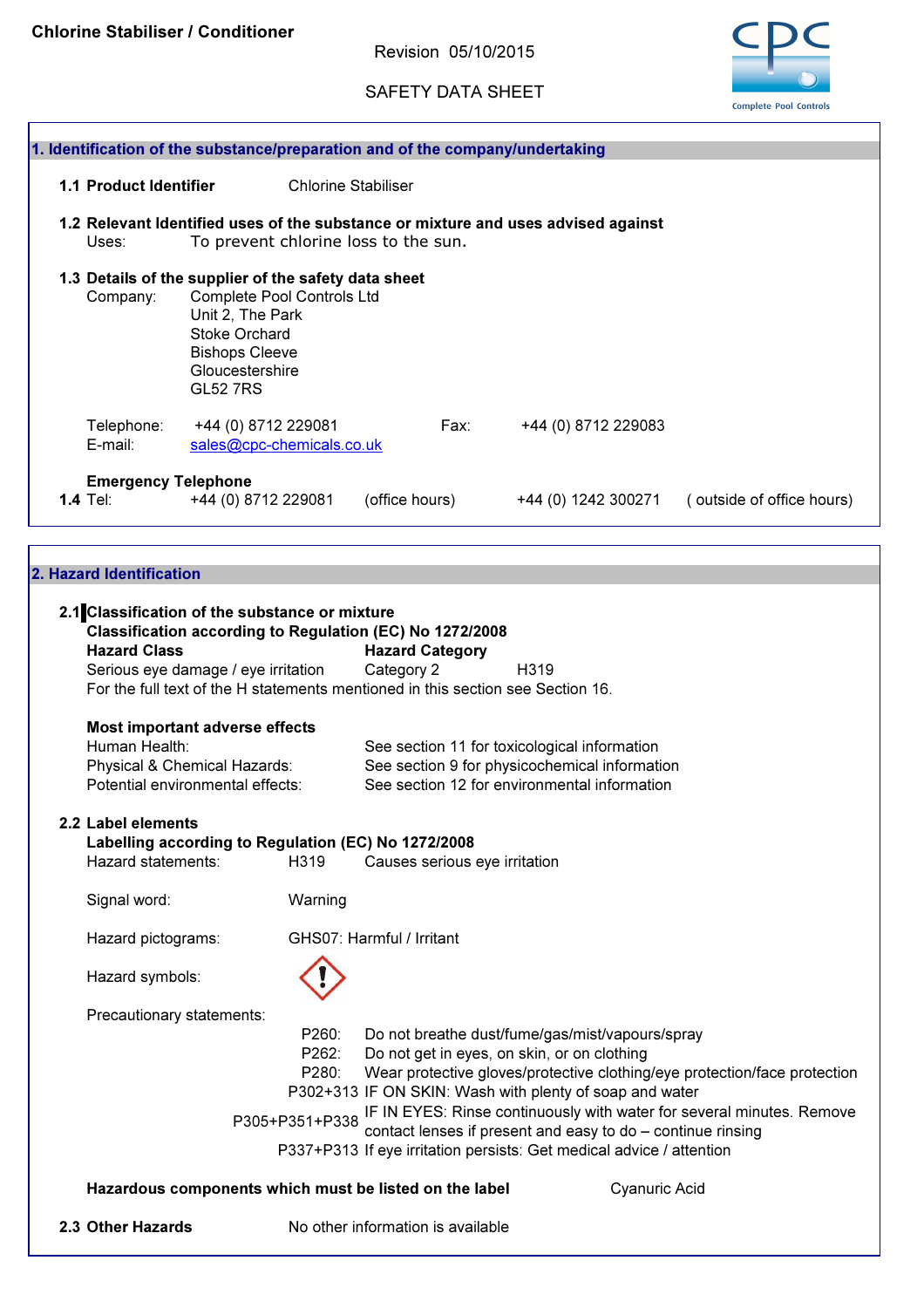|               | 3. Composition/information on ingredients                                                                                              |                                                                                                       |                                                                                                                                                                            |  |                                                                                                       |  |  |  |
|---------------|----------------------------------------------------------------------------------------------------------------------------------------|-------------------------------------------------------------------------------------------------------|----------------------------------------------------------------------------------------------------------------------------------------------------------------------------|--|-------------------------------------------------------------------------------------------------------|--|--|--|
| 3.1 Substance |                                                                                                                                        |                                                                                                       |                                                                                                                                                                            |  |                                                                                                       |  |  |  |
|               | <b>Chemical Name</b>                                                                                                                   |                                                                                                       | CAS No: EC No: %                                                                                                                                                           |  | <b>H&amp;S</b>                                                                                        |  |  |  |
|               | Cyanuric Acid                                                                                                                          |                                                                                                       | 108-80-5 203-618-0 <99%                                                                                                                                                    |  | H319: R41                                                                                             |  |  |  |
|               |                                                                                                                                        |                                                                                                       |                                                                                                                                                                            |  |                                                                                                       |  |  |  |
|               | 4. First Aid measures                                                                                                                  |                                                                                                       |                                                                                                                                                                            |  |                                                                                                       |  |  |  |
|               | 4.1 Description of first aid measures                                                                                                  |                                                                                                       |                                                                                                                                                                            |  |                                                                                                       |  |  |  |
|               | General Advice:                                                                                                                        |                                                                                                       | Take off all contaminated clothing immediately                                                                                                                             |  |                                                                                                       |  |  |  |
|               | If inhaled:                                                                                                                            |                                                                                                       | Remove to fresh air                                                                                                                                                        |  |                                                                                                       |  |  |  |
|               | In case of skin contact:                                                                                                               | Wash off immediately with soap and plenty of water. If irritation persists call a doctor.             |                                                                                                                                                                            |  |                                                                                                       |  |  |  |
|               | In case of eye contact:                                                                                                                |                                                                                                       | Rinse immediately with plenty of water, also under the eyelids for at least 15 minutes. Consult<br>an eye specialist immediately. Go to a ophthalmic hospital if possible. |  |                                                                                                       |  |  |  |
|               | If swallowed:                                                                                                                          |                                                                                                       |                                                                                                                                                                            |  | Rinse mouth with water and then drink plenty of water. If symptoms persist call a doctor              |  |  |  |
|               | 4.2 Most important symptoms and effects, both acute and delayed                                                                        |                                                                                                       |                                                                                                                                                                            |  |                                                                                                       |  |  |  |
|               | Symptoms:                                                                                                                              |                                                                                                       | No Information available                                                                                                                                                   |  |                                                                                                       |  |  |  |
|               | Effects:                                                                                                                               |                                                                                                       | No Information available                                                                                                                                                   |  |                                                                                                       |  |  |  |
|               | 4.3 Indication of immediate medical attention and special treatment needed                                                             |                                                                                                       |                                                                                                                                                                            |  |                                                                                                       |  |  |  |
|               | Treatment                                                                                                                              |                                                                                                       | Treat symptomatically                                                                                                                                                      |  |                                                                                                       |  |  |  |
|               |                                                                                                                                        |                                                                                                       |                                                                                                                                                                            |  |                                                                                                       |  |  |  |
|               | 5. Fire fighting measures                                                                                                              |                                                                                                       |                                                                                                                                                                            |  |                                                                                                       |  |  |  |
|               | 5.1 Extinguishing media:                                                                                                               |                                                                                                       |                                                                                                                                                                            |  |                                                                                                       |  |  |  |
|               | Suitable extinguishing media:                                                                                                          |                                                                                                       | Use extinguishing measures that are appropriate to local circumstances<br>and the surrounding environment.<br>High volume water jet                                        |  |                                                                                                       |  |  |  |
|               | Unsuitable extinguishing media:                                                                                                        |                                                                                                       |                                                                                                                                                                            |  |                                                                                                       |  |  |  |
|               | 5.2 Special hazards arising from the substance or mixture<br>Specific Hazards during fire fighting:<br>Burning produces irritant fumes |                                                                                                       |                                                                                                                                                                            |  |                                                                                                       |  |  |  |
|               | 5.3 Advice for fire-fighters                                                                                                           |                                                                                                       |                                                                                                                                                                            |  |                                                                                                       |  |  |  |
|               | Special protective equipment:                                                                                                          |                                                                                                       |                                                                                                                                                                            |  | In the event of fire, wear self-contained breathing apparatus.<br>Wear personal protective equipment. |  |  |  |
|               | Further Information:                                                                                                                   | Collect contaminated fire extinguishing water separately. This must not be<br>discharged into drains. |                                                                                                                                                                            |  |                                                                                                       |  |  |  |

### 6. Accidental release Measures

| 6.1 Personal precautions, protective equipment and emergency procedures |                                                                      |  |  |  |  |
|-------------------------------------------------------------------------|----------------------------------------------------------------------|--|--|--|--|
| Personal Precautions:                                                   | Wear personal protective equipment. Avoid contact with skin and eves |  |  |  |  |
|                                                                         |                                                                      |  |  |  |  |

## 6.2 Environmental precautions

Environmental precautions: Do not flush into surface water or sanitary sewer system

#### 6.3 Methods and materials for containment and cleaning up Clean-up procedures: Use mechanical handling equipment. Keep in suitable, closed containers for disposal.

Absorb with liquid binding material as described in the section 'Disposal considerations'

## 6.4 Reference to other sections

Reference to other sections For personal protection see section 8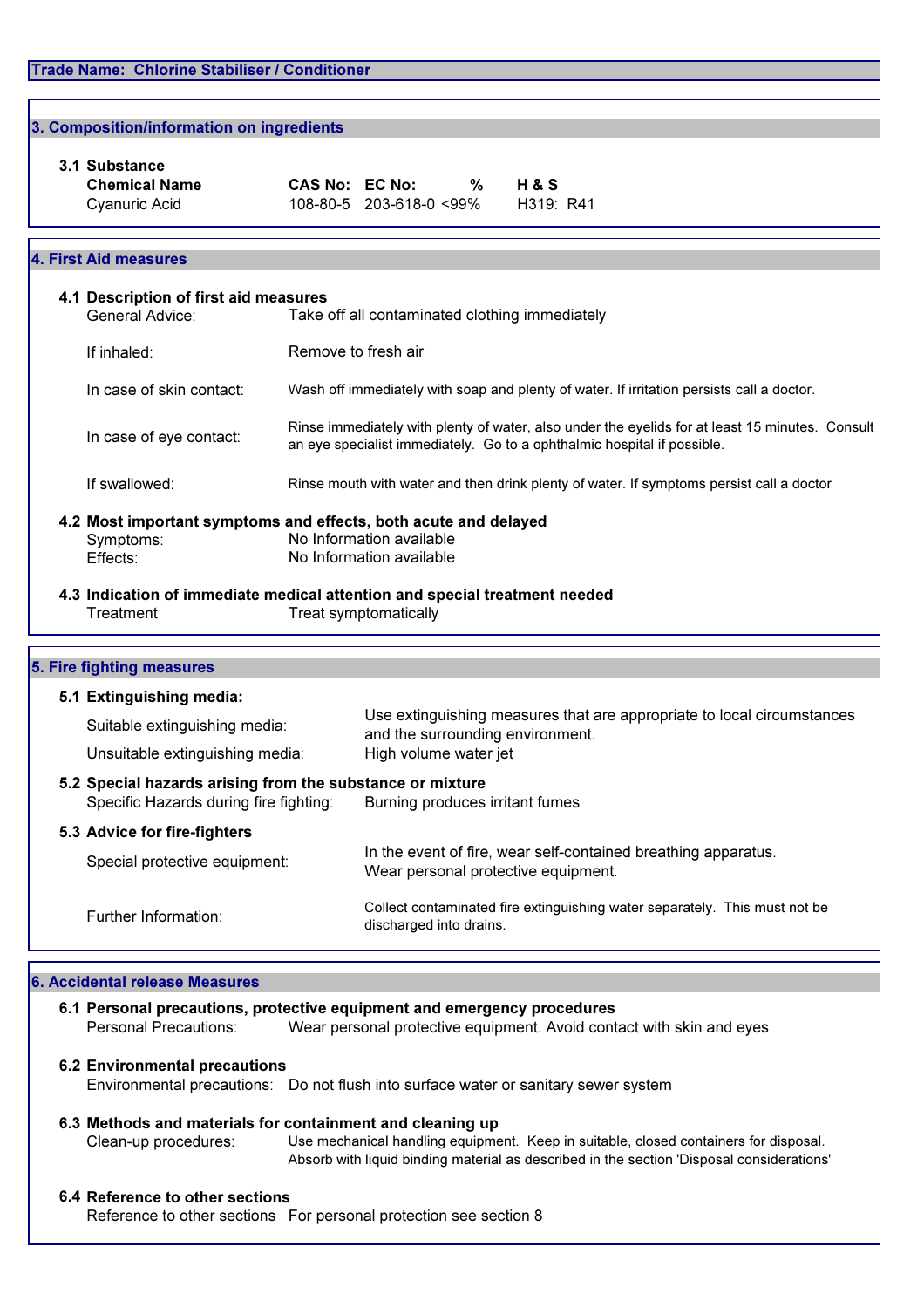$\overline{\Gamma}$ 

| 7. Handling and storage           |                                                                                                                                                                                                                                                                                                                        |
|-----------------------------------|------------------------------------------------------------------------------------------------------------------------------------------------------------------------------------------------------------------------------------------------------------------------------------------------------------------------|
| 7.1 Precautions for safe handling | Keep container tightly closed. Use personal protective equipment. Avoid contact with                                                                                                                                                                                                                                   |
| Advice on safe handling:          | skin, eyes and clothing. Emergency eye wash stations and emergency showers<br>should be available in the immediate vicinity.                                                                                                                                                                                           |
| Hygiene measures:                 | Keep away from food, drink and animal feeding stuffs. Smoking, eating and drinking<br>should be prohibited in the application area. Wash hands before breaks and at the<br>end of the work day. Take off all contaminated clothing immediately. Provide<br>adequate ventilation. Avoid contact with the skin and eyes. |
|                                   | 7.2 Conditions for safe storage, including any incompatibilities.                                                                                                                                                                                                                                                      |
| Storage requirements              | Keep only in the original container                                                                                                                                                                                                                                                                                    |
| Advice against Fire:              | Normal measures for preventative fire protection                                                                                                                                                                                                                                                                       |
| Advice on common storage:         | Keep away from food, drink and animal feeding stuffs.                                                                                                                                                                                                                                                                  |
| Storage Temperature:              | No information available                                                                                                                                                                                                                                                                                               |
| 7.3 Specific end uses             | No information available                                                                                                                                                                                                                                                                                               |

| 8. Exposure control/personal protection                 |                                                                                                                                              |  |  |  |  |  |
|---------------------------------------------------------|----------------------------------------------------------------------------------------------------------------------------------------------|--|--|--|--|--|
| 8.1 Control parameters                                  | Contains no substances with occupational exposure limit values                                                                               |  |  |  |  |  |
| <b>Exposure controls</b><br><b>Engineering measures</b> | Use in a well ventilated area                                                                                                                |  |  |  |  |  |
| Personal protective equipment<br>Respiratory protection | In case of inadequate ventilation wear respiratory protection                                                                                |  |  |  |  |  |
| Hand protection                                         | Wear protective gloves. The selected protective gloves have to satisfy the<br>specifications of EU Directive 89/686/EEC and standard EN 374. |  |  |  |  |  |
| Eye protection                                          | Wear safety glasses approved to standard EN 166.                                                                                             |  |  |  |  |  |
| Skin and body protection                                | Wear appropriate clothing to prevent repeated or prolonged skin contact                                                                      |  |  |  |  |  |
| <b>Environmental exposure controls</b>                  | Do not flush into surface water or sanitary sewer system.                                                                                    |  |  |  |  |  |

## 9. Physical and chemical properties

| Form:                                  | Solid                             |
|----------------------------------------|-----------------------------------|
| Colour:                                | Yellowish                         |
| Odour:                                 | Odourless                         |
| pH @ $20^{\circ}$ C:                   | $3.8 - 4.0$ (as aqueous solution) |
| Melting point:                         | $320 - 330^{\circ}$ C             |
| Boiling point:                         | No data available                 |
| Vapour pressure:                       | $< 0.000001$ hPa                  |
| Density $@$ 20 $°C$ :                  | ca. 0.90 g/cm <sup>3</sup>        |
| Water solubility:                      | 26g/l @ 90°C                      |
| Partition coeffcient: n-octanol/water: | $-0.948$                          |
| Thermal decomposition:                 | $>360^{\circ}$ C                  |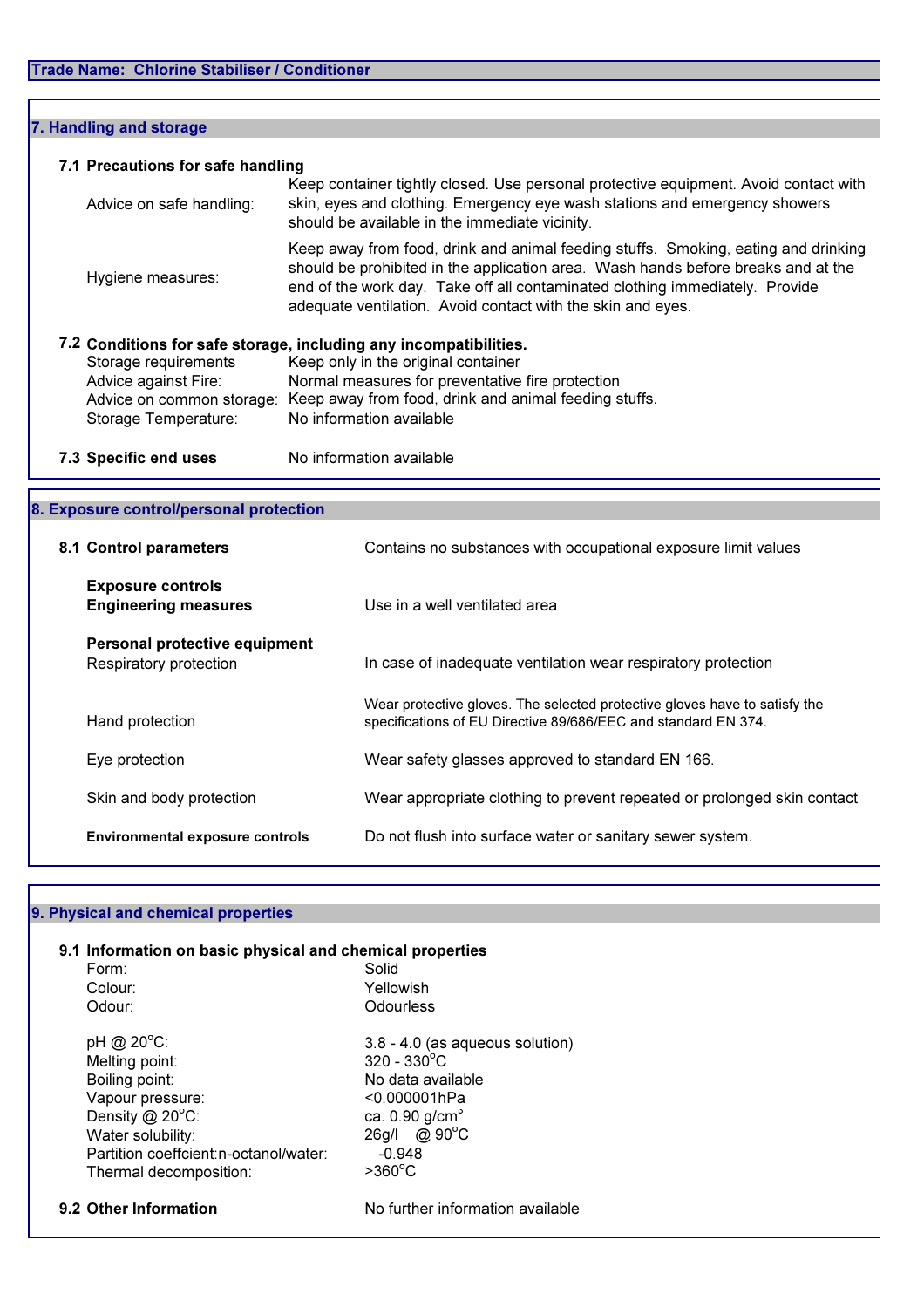| 10. Stability and reactivity |                                                                           |                                                           |  |  |  |  |  |
|------------------------------|---------------------------------------------------------------------------|-----------------------------------------------------------|--|--|--|--|--|
|                              | <b>10.1 Reactivity</b><br>Reactivity                                      | No information available                                  |  |  |  |  |  |
|                              | <b>10.2 Chemical stability</b><br>Chemical stability                      | No decomposition if stored and applied as directed        |  |  |  |  |  |
|                              | 10.3 Possibility of hazardous reactions<br>Hazardous reactions:           | None reasonably foreseeable                               |  |  |  |  |  |
|                              | 10.4 Conditions to avoid<br>Conditions to avoid<br>Thermal decomposition: | Heat<br>$>360^{\circ}$ C                                  |  |  |  |  |  |
|                              | 10.5 Incompatible materials<br>Materials to avoid                         | Chlorine                                                  |  |  |  |  |  |
|                              | 10.6 Hazardous decomposition products<br>Haz. decomp. products:           | nitrogen oxides (Nox) Hydrogen cyanide (hydrocyanic acid) |  |  |  |  |  |

## 11. Toxilogical Information

# 11.1 Information on toxilogical effects

Toxicity Values

| Route  | <b>Test</b><br><b>Species</b> |      | Value | Units |
|--------|-------------------------------|------|-------|-------|
| Oral   | Rat                           | LD50 | 7.200 | mg/kg |
| Dermal | Rabbit                        | LD50 | 5.000 | mg/kg |

## Primary Irritant effect

On the skin: Powder may irritate skin On the eye: Irritant

Carcinogenic There is no evidence that this substance has any carcinogenic properties. **Mutagenic** There is no evidence that this substance is mutagenic Sensitization: No sensitizing effects known

## 12. Ecological Information

## 12.1 Etoxicity (in water)

#### Acute Toxicity

| <b>Species</b>           |  | Time  | <b>Test</b> | <b>Value</b> | <b>Units</b> |
|--------------------------|--|-------|-------------|--------------|--------------|
| <b>IBrachydnio rerio</b> |  | 24 hr | LC50        | 2.000        | mq.          |
| Cyprinus carpio (Carp)   |  | 24 hr | LC50        | 2.000        | mq           |

### 12.2 Persistence and degradability

Persistence and degradability: Readily biodegradable

| 12.3 Bioaccumlative potential<br>Bioaccumlative potential: | No data available                                                                         |                                                                                        |  |  |  |  |
|------------------------------------------------------------|-------------------------------------------------------------------------------------------|----------------------------------------------------------------------------------------|--|--|--|--|
| 12.4 Mobility in soil<br>Mobility:                         | No data available                                                                         |                                                                                        |  |  |  |  |
|                                                            | 12.5 Results of PBT and PvB assessment<br>No data available<br><b>PBT</b> identification: |                                                                                        |  |  |  |  |
| 12.6 Other adverse effects<br>Other adverse effects        | No data available                                                                         |                                                                                        |  |  |  |  |
| Additional ecological information                          |                                                                                           | Do not flush into surface water or sanitary sewer system.<br>Avoid subsoil penetration |  |  |  |  |